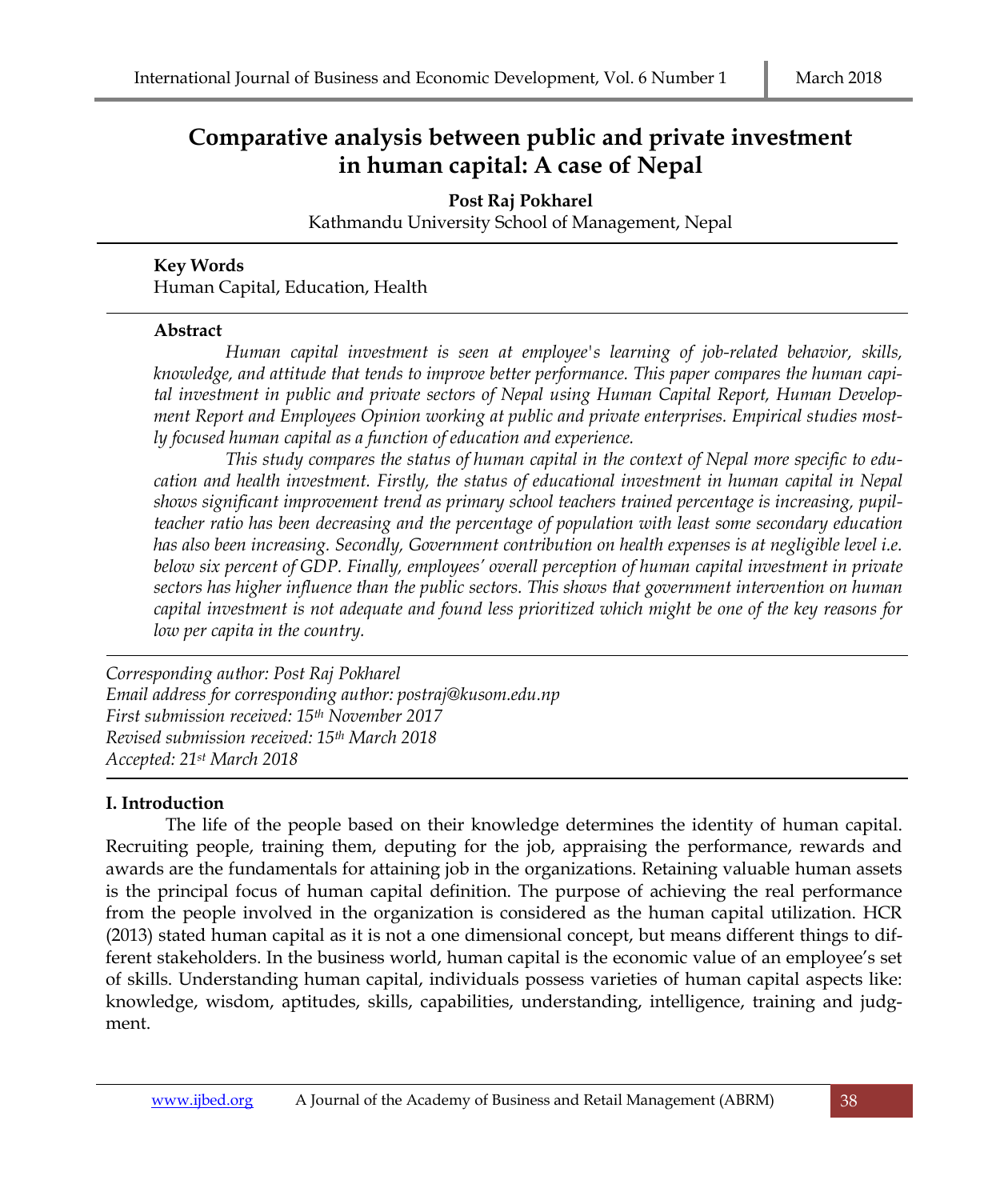The emergence of growth concept of globalization and deregulation of national economies has put forward a lot of opportunities for the public and private houses across the world. In order to accept the opportunities and to cope with the challenges efficiently, skilled and competent human force has been considered as one of the most important factors. This is because all other things concerned with management of an organization are same, the only different is people. Only the human resource can bring the success and change in the development of an organization. Investment in human capital is the key root to achieve the sustainable economic growth of an organization. Business organizations across the world, therefore, regardless of their size and nature, have been streamlining their efforts and resources to develop skilled and competent work force providing them continuous coaching, training and other career development opportunities. They are trying to make their workforce better and different from others. More specifically, they are empowering their workforce for high performance and better results. Developing and strengthening of human capital is, therefore, essential to ensure the long-term success in today's dynamic business environment.

The expected rate of human capital return based on the performance and its standardization is the key issue in public and private houses for developing and undeveloped countries. The organizations are primarily focused on human based keeping large number of people at all levels. Treating people as human capital is only possible, once the expected level of output is obtained.

Human capital is the financial value that an employee provides to an employer. The valuation of this value is related to the body of skill, knowledge, and experience that the employee possesses. The prominent factor creating human capital in the organization such as formal education and participation in ongoing training related to the workplace.

As one of the basic factors of production, human capital is essential to the operation of just about any type of business. Employing individuals who have the necessary knowledge, talents and ability to function within their assigned roles allows the business to operate at maximum efficiency. This in turn increases the potential of earning a profit, and remaining successful for many years. A failure to identify individuals with the necessary combination of skills, experience, and education can undermine the efforts of even the well-organized company.

In order to capture of the value of human capital, businesses often make human capital investments. The establishment of exclusive human resource department for the purpose of maintaining talent human resource in the organization is not professionally practiced. The investment in new technology that enhances its internal communication processes, the business can identify employees who demonstrate an aptitude for needed skills and arrange for those employees to receive professional instruction. This allows the company to have access to a wider skill set without the need to hire additional people. At the same time, the business helps to raise the economic value of each of those employees.

Many researchers and economists have focused Human capital with economics mainly on education, which increases the skill level of the work force in addition to its ability to adapt to new technology. Schultz (1994) focused Human capital investment separating to men and women in order to assess the private and social rates of return to human capital investments in women and men. He examines relative investments in the education, health, and nutrition of women and men, as well as the effects of traditional social roles of men and women. He tried to present the trends in education and health, and changes in the role of women profoundly affect not only women's earning power in relation to that of men, but also their mortality and fertility. Schultz (1994) in his paper also stat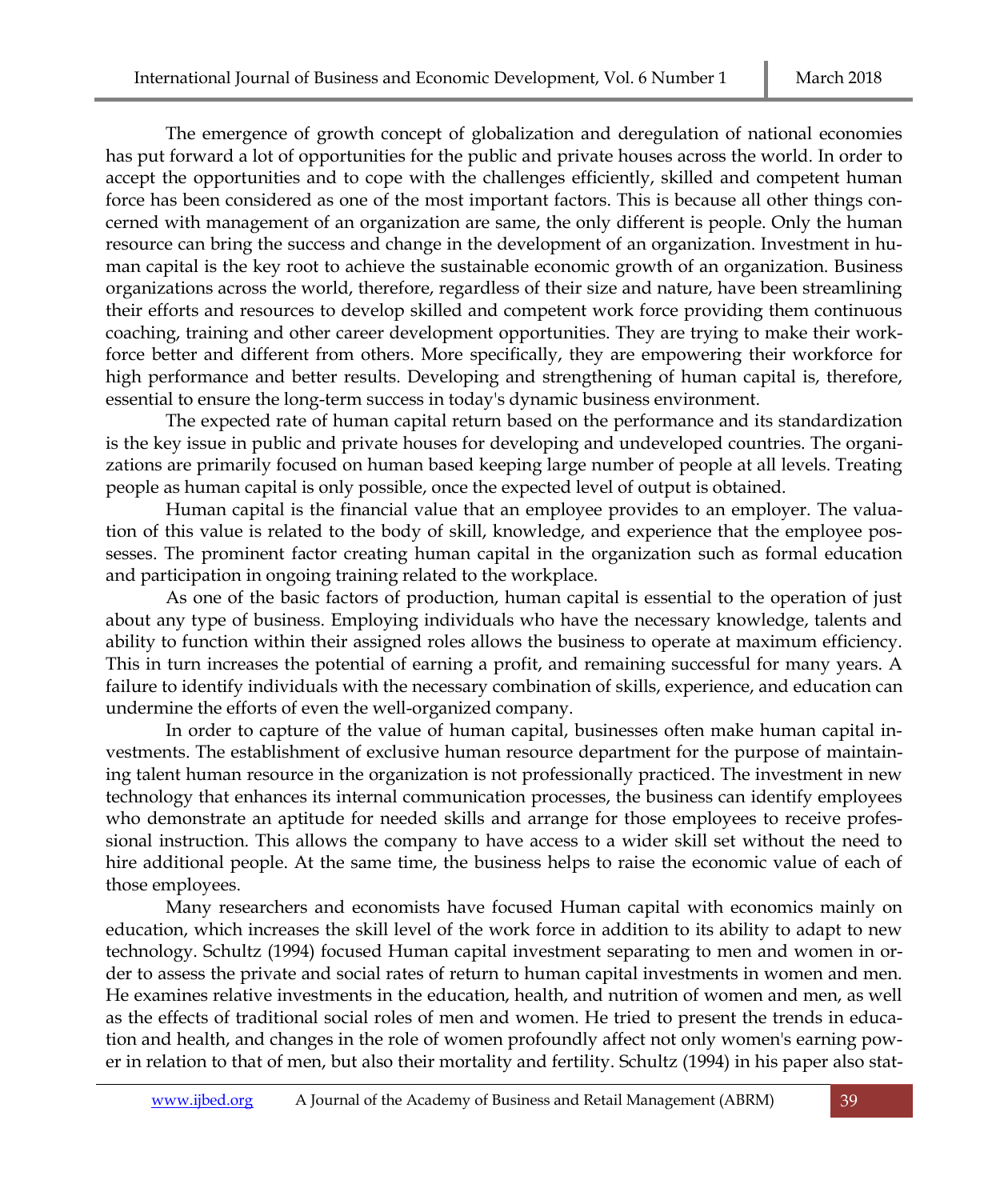ed that South Asia exhibit large differences in the education of men and women and in this region the gender gap is only closing slowly.

In the context of Nepal, importance of human capital was overlooked in public and private institutions. The sense of retaining right type of people in the organizations has been keenly felt. The rise of technological advancement, digital information through online media and social network like Facebook and twitter has changed the traditional concept into behavioral need and also values of the workforce and increasing domestic as well as global competition have created enormous pressure on organizations to change not only what they do but how they do it as well. Consequently, the investment on human capital has gained increasing importance in overall management of the organization regardless of their size and nature, whether they are profit or non-profit making, public or private. Now, human capital management has occupied a central position in organizational management. But still the development aspect of human capital has not received as much attention as it deserves. The financing on human capital is a planned effort to facilitate.

Employee's learning of job-related behavior, skills, knowledge, and attitude in order to improve employee performance. It is a continuous process basically designed to enhance employee's performance and satisfaction thereby improving organizational efficiency and effectiveness. In the present context of competitive and dynamic business environment

Highlighting the importance of people in organization Khera (1999) opined that today when most business houses are obsessed with Total Quality Management (TQM) in order to stay ahead of competition, very few organizations realize that their most precious assets are their employees. It is Total Quality People (TQP) that holds the key to a successful enterprise. Khera further states:

*Both the American Society of Training and Development and Motorola have found that for every dollar invested by a corporation in human resource development, they received a thirty-dollar return on their investment. Training people did not cost the company much but not training them cost twenty-nine dollars.*

Nepalese business organizations are no longer untouched and uninfluenced from global trend of increasing competition, rapid change in technology and demand for competent and multiskilled workforce. Consequently, they are experiencing a stiff domestic as well as external competition with rising demand for trained and skilled manpower. Analyzing the Nepalese context, Agrawal (1999) observes that human resource development has remained an area of least priority in Nepalese organizations. Training is not regarded as an investment in human resources. If there is a budget cut, training becomes the first victim. Likewise, Adhikari (1992) opined that training for the workers tend to be the area of the least consideration. Some of the factory managers viewed training is not necessary

At the lower level, employees learn by doing. Most of the workers are self-trained. In some organizations there are provisions for on-the-job training, but it is irregular. In the above context, what practices Nepalese organizations have been pursuing to develop their human capital to keep them ready to work in changing environment and work standard is a subject of interest for investigation. An attempt, therefore, has been made here to study the trend of financing on human capital in business organizations of Nepal.

# **ii. Review of empirical works**

Lewis (1954) put forward in the field of Economic Development and consequently the idea of human capital "Economic Development with Unlimited Supplies of Labour." The term "human capi-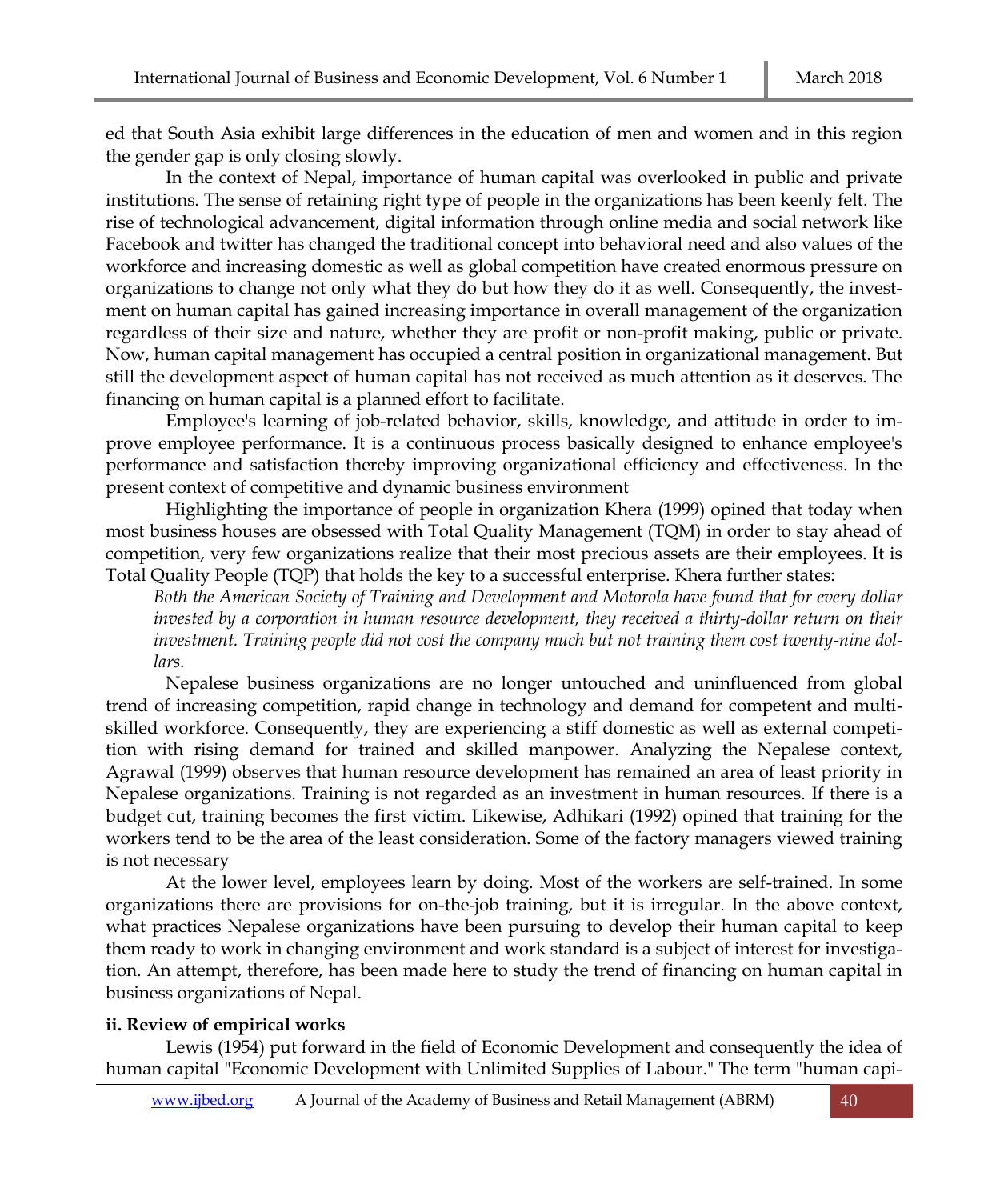tal" was not used due to its negative undertones until it was first discussed by Arthur Cecil Pigou: "There is such a thing as investment in human capital as well as investment in material capital. So soon as this is recognized, the distinction between economy in consumption and economy in investment becomes blurred. For, up to a point, consumption is investment in personal productive capacity. This is especially important in connection with children: to reduce unduly expenditure on their consumption may greatly lower their efficiency in after-life. Even for adults, after we have descended a certain distance along the scale of wealth, so that we are beyond the region of luxuries and "unnecessary" comforts, a check to personal consumption is also a check to investment.

Schultz (1994) contributed to the development of the subject matter. The best-known application of the idea of "human capital" in economics is that of Becker (1993) stating human capital similar to "physical means of production", e.g., factories and machines: one can invest in human capital (via education, training, medical treatment) and one's outputs depend partly on the rate of return on the human capital one owns. Thus, human capital is a means of production, into which additional investment yields additional output. Human capital is substitutable, but not transferable like land, labor, or fixed capital.

Flippo (1984) stating human resource management theories, suggested a close correlation between availability of development opportunities in an organization and performance of the people working with it. Development has to do with the increase of skill, through training, that is necessary for proper job performance. Development consists of training to increase skills and knowledge to do a particular job, and education that is concerned with increasing general knowledge, understanding, and background. There are two broad groups of individuals to be trained- operatives and managers.

Human Capital Report (2013) put forward the concept; human capital is the capacity of the population to drive economic growth. Traditionally, human capital has been viewed as a function of education and experience, the latter reflecting both training and learning by doing. But in recent years, health (including physical capacities, cognitive function and mental health) has come to be seen as a fundamental component of human capital. The Index is thus based on four pillars: three core determinants of human capital (education, health and employment) plus those factors that allow these three core determinants to translate into greater returns.

DeCENZO and Robbins (1996) opine that employee training has become increasingly important as job have become more sophisticated and influenced by technological changes. They classified the formal employee training methods into on-the-job training and off-the-job training. Concerning the management development training, they further state:

*Management development is more future oriented and concerned with education, than is employee training, or assisting a person to become a better performer. By education, we mean that management development activities attempt to instill sound reasoning process-to interpret knowledge-rather than teaching a specific set of motor skills. Development, therefore, focuses more on employee's personnel growth.*

Decenzo and Robbins (1996) stated with relevant to human capital essentials that on-the-job management development technique includes coaching, understudy assignment, job rotation, and committee assignment; and off-the-job management development technique includes sensitivity training, transactional analysis, lecture course, simulation exercise.

Bernardin and Russel (1993) opine that over the years, training has become increasingly popular as human resource tool for improving employee and managerial performance in organization. It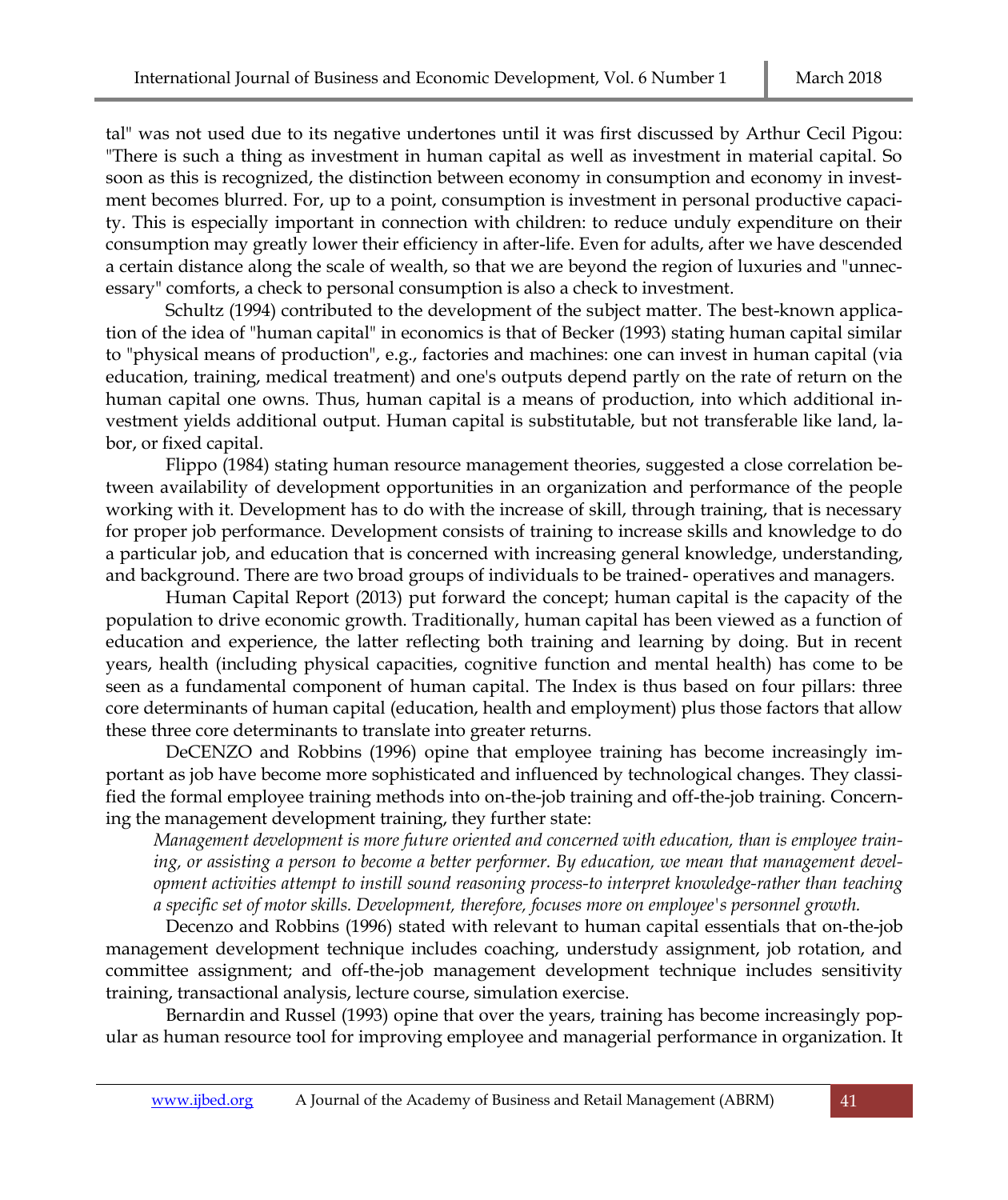has been estimated that majority of organizations provide some type of formal training and spend millions of dollars doing so. They further write:

*While top managers recognize the value of training to help their firms gain a competitive edge, so too do employees. Employees understand that opportunities for training enable them to grow and advance in their careers. Companies are offering a variety of training programs to meet their organizational need.*

Referring to the future challenges of organization, Bernardin and Russel (1993) made an observation that increased competition; rapid changes in technology, the growing diversity of the workforce and occupational obsolescence are among the most important challenges for the next decade. Training is one of the most important responses to these challenges. In addition to training, employee empowerment is equally important for better performance and better results.

Recently, IMF (2017) reported on the issue relating to the macroeconomic effects of public investment with specific focus on spending on schools not higher in developing economies and the determinants of the composition of public infrastructure investment. The result showed that some governments' apparent failure to invest more in schools. IMF (201) also reported that political myopia also has key role on determining investment in public composition.

It is evident from the above discussion that providing development opportunities to the employees and empowering them in the organization are the vital aspects of building human capital as they improve not only individual and organizational performance but also keep the organization ready to cope with emerging challenges.

## **III. Sources of data and nature of study**

At the outset, the management philosophies and some approaches towards people including related past studies were reviewed. Being a descriptive study, survey research design was applied to collect required data through the help of published Human Development Report, online information and responses from employees working in public and private enterprises. Eleven Masters of Business Administration (MBA) students were used to collect the information from four key cities of Nepal (i.e. Kathmandu, Chitwan, Birgunj and Pokhara). Structured interviews were administered to the employees of public organizations and top level managers and working employees of private houses. This paper incorporates only ranking human capital investment information has been presented.

# **IV. Empirical analysis**

# **1. Human Capital Investment**

Schultz (1994) stated that educational investment is the first major category of human capital accumulation. Education provides private return to the individuals along with organizational and social returns to the society. Private and social returns of education generally appear to be higher in low income generating countries like: Nepal where anticipated per capita income shall be achieved if the growth in educational investments be made.

# **Education**

Under education investment, regardless of investment budget in education, developing countries like: Nepal, average years of schooling, percentage of primary school teachers trained to teach, number of pupil per teacher, percentage of population with least some secondary education signify the extend of educational investment.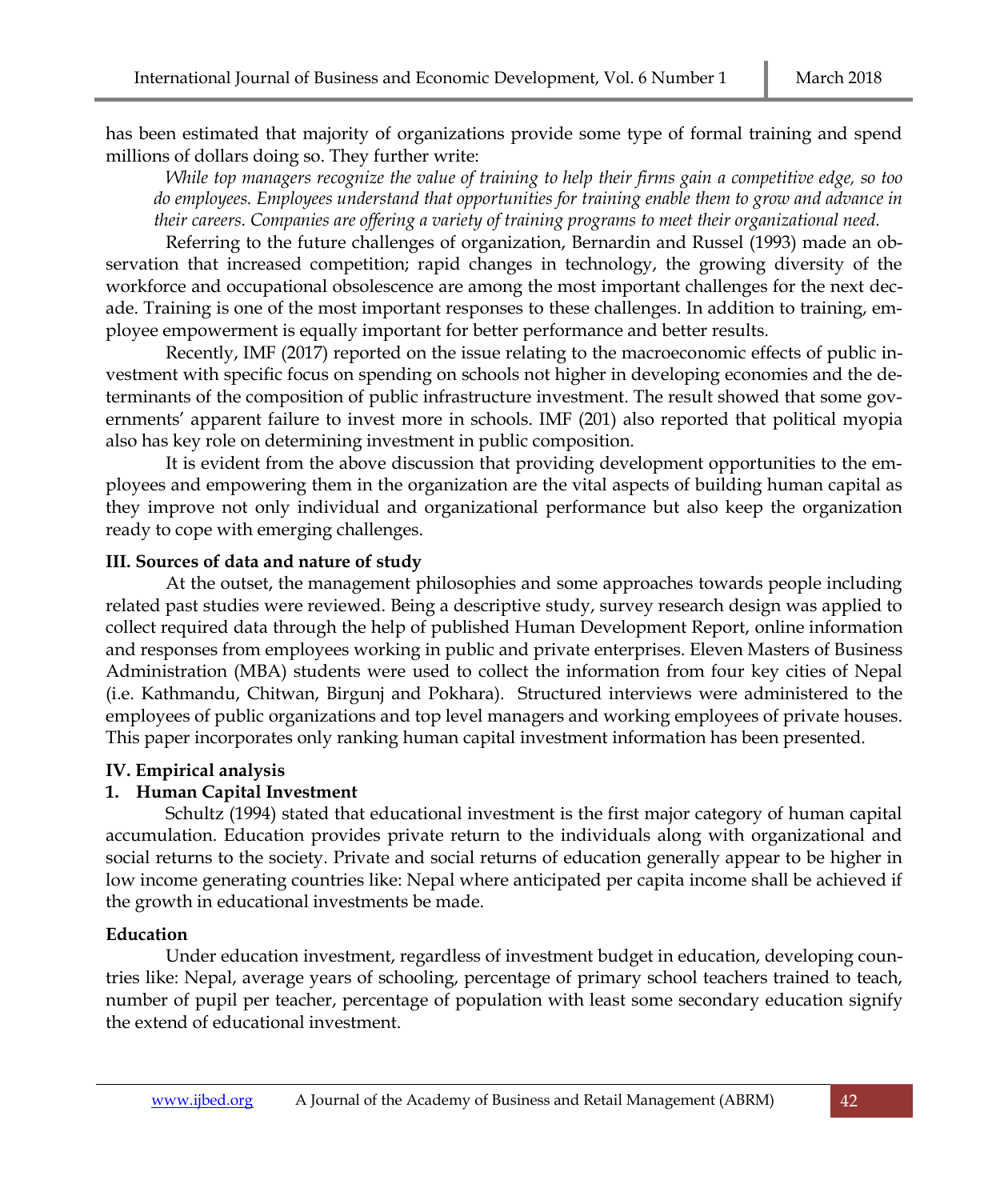| Table 1. Status of educational investment in human capital                               |        |        |        |        |           |        |        |                     |               |        |  |
|------------------------------------------------------------------------------------------|--------|--------|--------|--------|-----------|--------|--------|---------------------|---------------|--------|--|
| Panel A: Yearly percentage of primary school teachers trained to teach from 2000 to 2015 |        |        |        |        |           |        |        |                     |               |        |  |
| Year                                                                                     | 2000   | 2005   | 2010   |        | 2011      | 2012   | 2013   |                     | 2014          | 2015   |  |
| Primary school teachers trained to teach (%)                                             | 31     | 74     | 81     |        | 93        | 92     | 94     |                     | 94            | 95     |  |
| Panel B: Yearly pupil-teacher ratio i.e. number of pupil per teacher from 1990 to 2015   |        |        |        |        |           |        |        |                     |               |        |  |
| Year                                                                                     | 1990   | 1995   | 2000   |        | 2005 2010 | 2011   |        | 2012 2013 2014 2015 |               |        |  |
| Pupil-teacher ratio, primary school (number                                              | $\sim$ | $\sim$ | $\sim$ | $\sim$ | $\sim$    | $\sim$ | $\sim$ | $\sim$              | $\sim$ $\sim$ | $\sim$ |  |

#### **Table 1: Status of educational investment in human capital**

## **Panel C: Percentage of population with at least some secondary education ages 25 and above**

of pupils per teacher) <sup>39</sup> <sup>39</sup> <sup>38</sup> <sup>40</sup> <sup>32</sup> <sup>30</sup> <sup>28</sup> <sup>26</sup> <sup>24</sup> <sup>23</sup>

|                                                                                                                    |  | Year 1990   1995   2000   2005   2010   2011   2012   2013   2014   2015 |  |  |      |  |
|--------------------------------------------------------------------------------------------------------------------|--|--------------------------------------------------------------------------|--|--|------|--|
| Population with at least some secondary 17.3 18.3 19.2 23.2 27.4 28.5 29.7 30.9<br>education (% ages 25 and older) |  |                                                                          |  |  | - 32 |  |
| $\sim$ 11 $\cdot$<br>$\sim$                                                                                        |  |                                                                          |  |  |      |  |

Source: Collection from Human Development Report

The status of educational investment in human capital in Nepal shows significant improvement trend as primary school teachers trained percentage is increasing, pupil-teacher ratio has been decreased to 23 (in 2015) from 39 (in 1990) and the percentage of population with least some secondary education has been increased to 32. Since the improvement in educational investment from the government sectors have been noticed but the significant improvements have not yet been achieved.

In the context of Nepalese public sectors, human capital investment is mainly observed through the official training program conducted by Nepal Administrative Staff College (NASC) as per the Nepal Administrative Staff College Act, 1982. NASC is responsible for providing necessary trainings for the employees of the Government of Nepal and public enterprises. Entire capacity enhancement program throughout the country is the launched by NASC based on the specific policies that incorporates the skill development at all levels of employees of the public enterprises.

| Year               | 1990  | 1995   | 2000                                   | 2005  | 2010  | 2011  | 2012  | 2013  | 2014  | 2015         |
|--------------------|-------|--------|----------------------------------------|-------|-------|-------|-------|-------|-------|--------------|
| Education<br>Index | 0.276 | J.299  | $\cap$ $\cap$<br>$\sim$ $\sim$<br>U.JJ | 0.359 | 0.443 | 0.458 | 0.466 | 0.474 | 0.475 | <b>J.475</b> |
|                    |       | $\sim$ | $ -$                                   | -     |       |       | .     |       |       |              |

#### **Table 2: Nepal's Education Index**

## **Health**

How does illness discourage the development in human capital and also the income of the people like Nepal is the great concern as Nepalese health finds itself human capital and also input to producing other forms of human capital? It is said that poor country tend to be unhealthy and unhealthy countries tend to be poor and obviously its natural because health is the ability to create income so it is a kind of human capital. As opined by Schultz (1994), health investments are the second major category of human capital accumulation. The allocation of fund for health in Nepal seemed at the lower level and its contribution to GDP is still below 6%.

*Source: Human Development Report, 2016*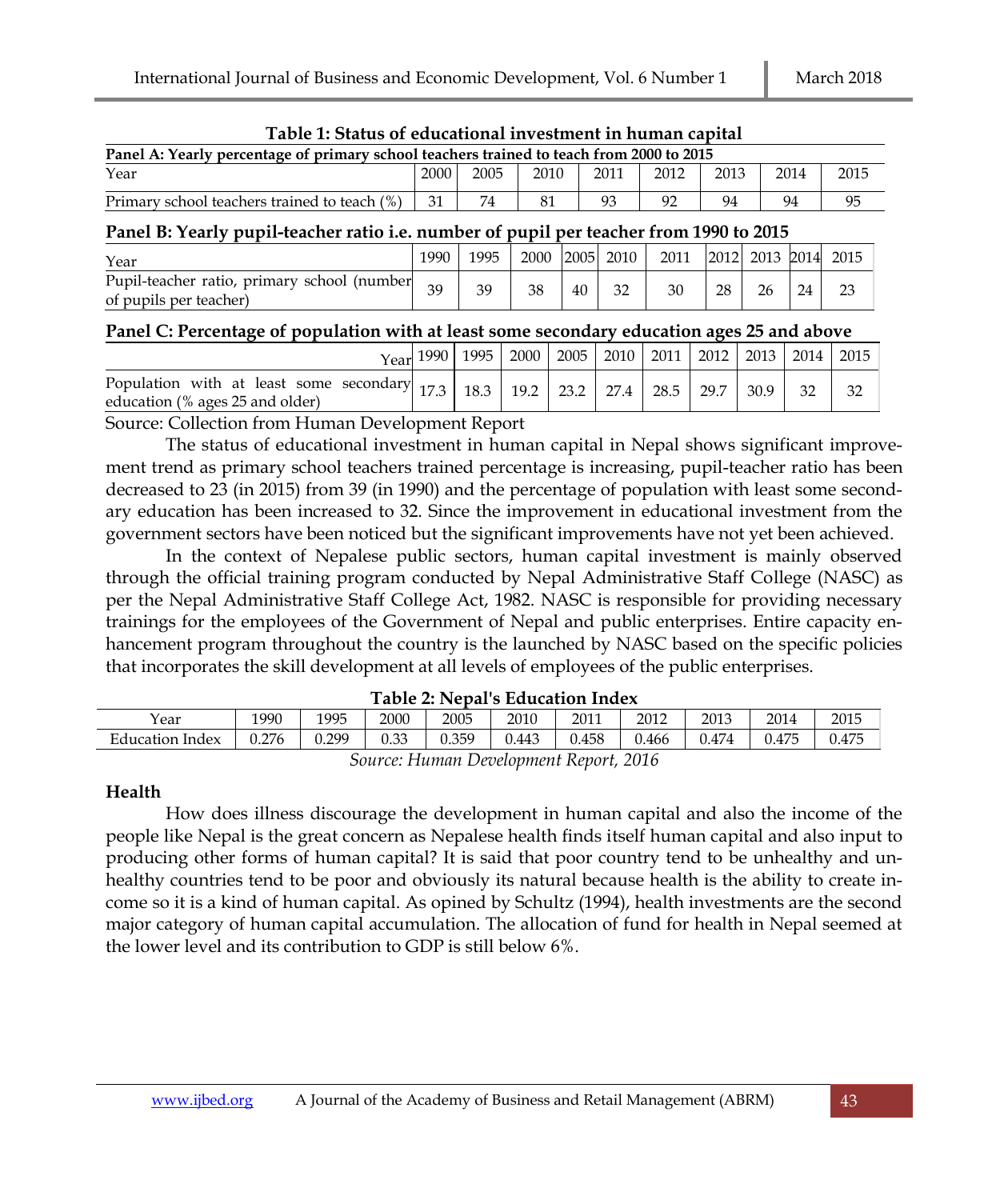| Panel A: Nepal - Health Expenditure - Total health expenditure (% of GDP) |                                                            |           |  |  |  |  |  |  |  |
|---------------------------------------------------------------------------|------------------------------------------------------------|-----------|--|--|--|--|--|--|--|
| Date                                                                      | Value(% of GDP)                                            | Change, % |  |  |  |  |  |  |  |
| 2014                                                                      | 5.8                                                        | 1.95%     |  |  |  |  |  |  |  |
| 2013                                                                      | 5.7                                                        | $-3.50\%$ |  |  |  |  |  |  |  |
| 2012                                                                      | 5.9                                                        | $-12.43%$ |  |  |  |  |  |  |  |
| 2011                                                                      | 6.7                                                        | 4.63%     |  |  |  |  |  |  |  |
| 2010                                                                      | 6.4                                                        | 0.37%     |  |  |  |  |  |  |  |
| 2009                                                                      | 6.4                                                        | $-0.44%$  |  |  |  |  |  |  |  |
| 2008                                                                      | 6.4                                                        | 10.18%    |  |  |  |  |  |  |  |
| 2007                                                                      | 5.8                                                        | 2.53%     |  |  |  |  |  |  |  |
| 2006                                                                      | 5.7                                                        | $-0.48%$  |  |  |  |  |  |  |  |
| 2005                                                                      | 5.7                                                        | $-1.70\%$ |  |  |  |  |  |  |  |
| 2004                                                                      | 5.8                                                        | 6.17%     |  |  |  |  |  |  |  |
| 2003                                                                      | 5.5                                                        |           |  |  |  |  |  |  |  |
|                                                                           | Panel B: Health expenditure on both the public and private |           |  |  |  |  |  |  |  |
| Date                                                                      | Public                                                     | Private   |  |  |  |  |  |  |  |

#### **Table 3: Percentage of Health Expenditure on GDP**

| Date | Public            |           | Private           |           |
|------|-------------------|-----------|-------------------|-----------|
|      | PPP \$ Per Capita | Change, % | PPP \$ Per Capita | Change, % |
| 2014 | 40.3              | 3.30%     | 59.7              | $-2.11%$  |
| 2013 | 39                | $-6.74%$  | 61                | 4.86%     |
| 2012 | 41.9              | $-13.11%$ | 58.1              | 12.19%    |
| 2011 | 48.2              | 8.07%     | 51.8              | $-6.49%$  |
| 2010 | 44.6              | 1.15%     | 55.4              | $-0.91%$  |
| 2009 | 44.1              | 4.08%     | 55.9              | $-2.99%$  |
| 2008 | 42.4              | 8.35%     | 57.6              | $-5.36%$  |
| 2007 | 39.1              | 8.89%     | 60.9              | $-4.98%$  |
| 2006 | 35.9              | 29.61%    | 64.1              | $-11.34%$ |
| 2005 | 27.7              | 1.41%     | 72.3              | $-0.53\%$ |
| 2004 | 27.3              | $-1.95%$  | 72.7              | 0.75%     |
| 2003 | 27.9              |           | 72.1              |           |

*Source: https://knoema.com/atlas/Nepal/topics/Health/Health-Expenditure/General-government-expenditureon-health-percent-of-THE*

Public health expenditure consists of recurrent and capital spending from government (central and local) budgets, external borrowings and grants (including donations from international agencies and nongovernmental organizations), and social (or compulsory) health insurance funds. It covers the provision of health services (preventive and curative), family planning activities, nutrition activities, and emergency aid designated for health but does not include provision of water and sanitation. While comparing public and private, per capita expenditure of private seemed higher in the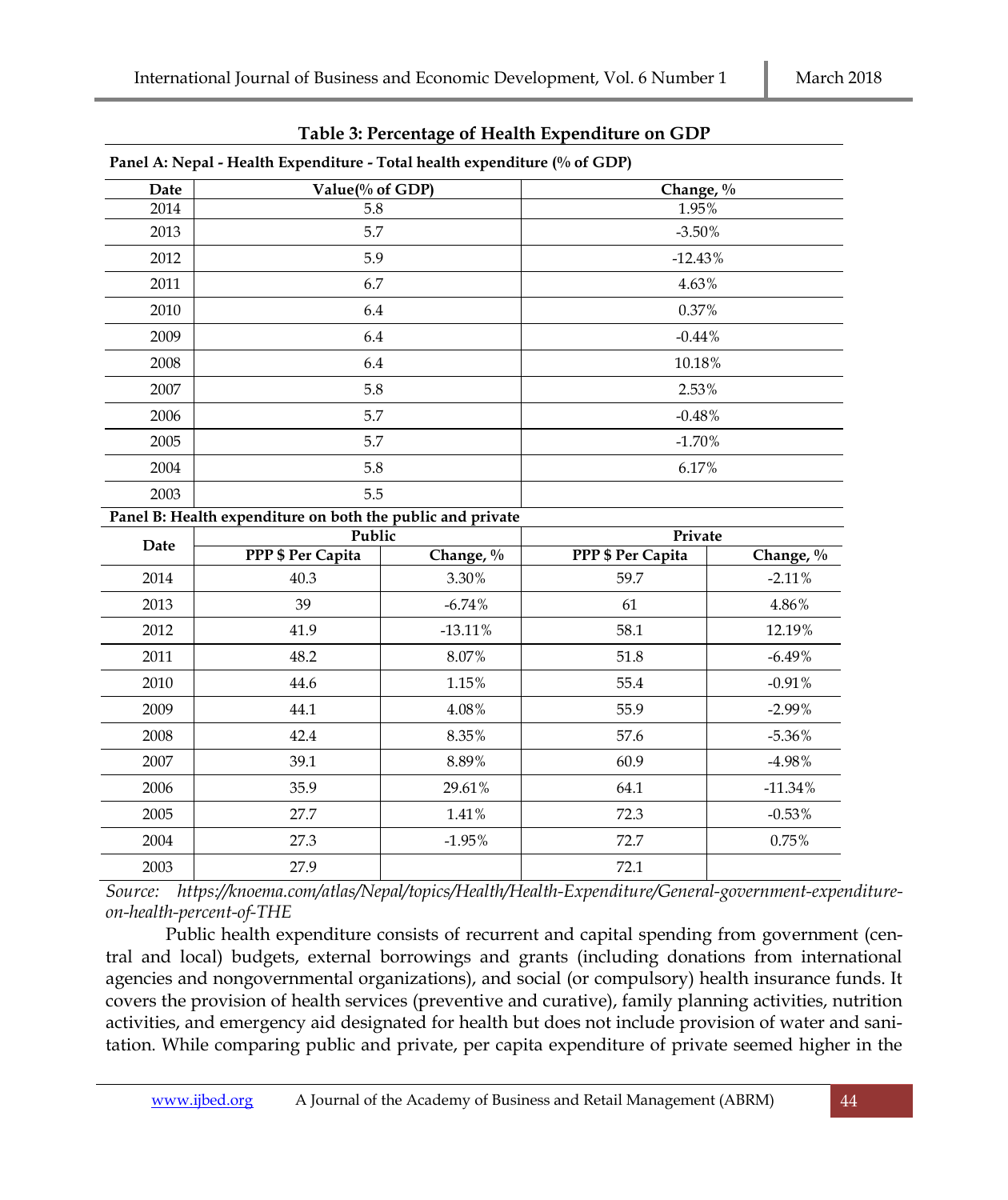context of Nepal that shows that government contribution to the human capital development is not adequate.

In the context of Nepal, Human Development Report (2016) stated on the subject human development approach and 2030 agenda has made 17 sustainable goals, out of which goal no. 4 "Ensure inclusive and equitable quality education and promote lifelong learning opportunities for all" which is quite relevance and integrated with human capital investment.

## **Table 4: Human Capital Index:**

*Showing overall and age-wise HCI score and their respective ranking position of Nepal in the world based on the Human Capital Report 2016.*

| Human Capital Index   | <b>Score</b> | <b>Rank/130</b> |
|-----------------------|--------------|-----------------|
| Overall               | 57.35        | 108             |
| Under 15 age group    | 74.56        | 95              |
| 15 - 24 age group     | 62.11        | 84              |
| 25 - 54 age group     | 52.51        | 110             |
| 55 - 64 age group     | 44.53        | 124             |
| 65 and Over age group | 30.86        | 123             |

*Source: The Human Capital Report (2016)*

Nepal has been ranked as 108 in the world in Human capital index that has been released today by the World Economic Forum. The Human Capital Index quantifies how countries are developing and deploying their human capital, and tracks progress over time. It evaluates the levels of education, skills and employment available to people in five distinct age groups. In the 0-14 age group Nepal ranks 95<sup>th</sup>, in the 15 -24 age group it ranks 84<sup>th</sup>, in the 25-54 age group it ranks 110<sup>th</sup>, in the 55-64 age group it ranks  $124<sup>th</sup>$  and in the 65+ category it ranks  $123<sup>rd</sup>$  among the world nations.

The overall Human Development Index and its ranking of Nepal show the standing position in this global arena. HDI measures the overall extent of human capital investment presenting academic, health and income level.

## **Table 5: Key Indicators of Human Capital under Education**

|      |       | Life expectancy at | Expected years | Mean vears   | Gross national income | HD   |
|------|-------|--------------------|----------------|--------------|-----------------------|------|
| Year | -IDI  | Birth (Years)      | of schooling   | of schooling | (GNI) per capita      | Rank |
| 2015 | 0.558 |                    |                | 4.1          | 2.337                 | 144  |
|      |       |                    |                |              |                       |      |

*Source: Human Development Report, 2016*

**Remarks:** The center for Human Development and Innovation is established as an independent organization dedicated to investigating complex human development challenges facing Nepal. The center has taken objectives to mainly focus in relevant to human capital is primarily knowledge management and professional development.

# **2. Nepal's Human Capital Investment specific to Private Sectors**

In the context of Nepal, private sectors have considered the human capital investment as employees' development. The common types of human capital investment in private sectors in Nepal are through education and training. Primarily, technical education is focused on skill development in the areas like: production, accounting and engineering sectors. Both on the job and off the job train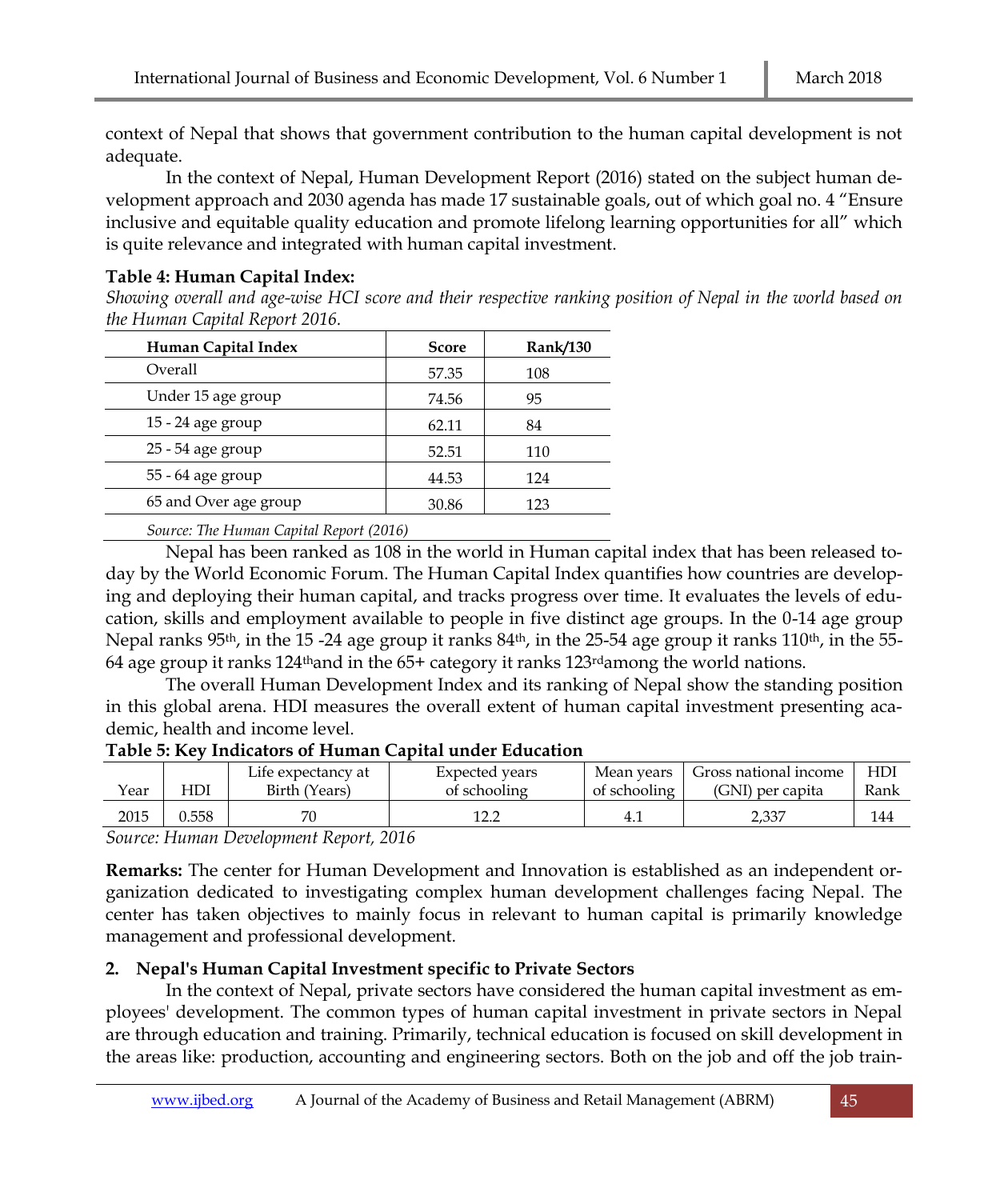ings have been in practice. Supervisors are made responsible on providing on-the-job training regarding the completion of deputed function as per the procedures. More interestingly, top level skilled people gave low attention on availing on-the-job training to their subordinates. They are more prone to provide off-the-job. Attitudinal based trainings have been more focused the current moment. The reason behind is the migration of skill and educated employee to foreign countries. Through training which they assume to increase the overall efficiency and reduce the wasted resources from unskilled type of human resource. Professional based private companies often calculate the education and training benefits with real output using a cost-benefit analysis and compare between the expected output and actual output which the private organizations referred as return on human capital investment. The positive return on investment of human capital gives additional budget for the forthcoming years to launch human capital developmental programs.

#### **3. Employee Opinion on Human Capital Investment Table 6: Ranking Scores on Public and Private Investment of Human Capital in Nepal**

*This table presents the observed responses on ranking scores of the variables relevant to human capital investment in Nepal as perceived by the employees of public and private organizations. The rank order 1 indicates the least investment, 2 indicated little investment, 3 indicate average, 4 indicates more investment and 5 indicating the most investment in human capital variables. Also reported are the weighted mean value of ranking scores, standard deviations, and overall ranks.* 

| Human Capital Variables                                 | <b>Ranking of Public Sectors</b> |                |     |          |               |         | <b>Ranking of Private Sectors</b> |                |    |    |    |         |
|---------------------------------------------------------|----------------------------------|----------------|-----|----------|---------------|---------|-----------------------------------|----------------|----|----|----|---------|
|                                                         |                                  | $\overline{2}$ | 3   | 4        | 5             | Average | 1                                 | $\overline{2}$ | 3  | 4  | 5  | Average |
| Training<br>and<br>Employee<br>Development              | 5                                | 36             | 78  | 64       | 26            | 3.3317  | 6                                 | 20             | 59 | 58 | 66 | 3.7596  |
| Health care support and<br>treatment                    | 7                                | 9              | 53  | 88       | 52            | 3.8077  | 8                                 | 16             | 47 | 72 | 66 | 3.8221  |
| facilities,<br>Study<br>Study<br>leave and scholarships | $\Omega$                         | 18             | 100 | 89       | $\mathcal{P}$ | 3.3606  | 4                                 | 17             | 32 | 81 | 75 | 3.9856  |
| Exposure, fieldtrips, semi-<br>nar and conferences      | 68                               | 74             | 67  | $\theta$ | 0             | 2.00    | 9                                 | 14             | 47 | 65 | 74 | 3.8654  |

# **Source: Employees survey**

Qualitative information obtained through employees has been made to justify the quantitative results. The employees who are familiar to the concept of human capital investment made attempt to provide their opinion as per their experience and feeling in the mind. The survey result showed that human capital investment in private sectors has higher influence than the public sectors. Current position of human capital investment in the areas of training, education and health care facilities are above the average but the least investment has been observed in the areas of exposure, fieldtrips, seminar and conferences from the public sectors which are the discouraging part in comparison to the private sector in Nepal.

# **V. Conclusions**

The major conclusion of the paper is that human capital investment in Nepal is not sufficient enough to justify the expected level of output. Employees' perception on human capital investment is at the moderate level and needs to inject investment.